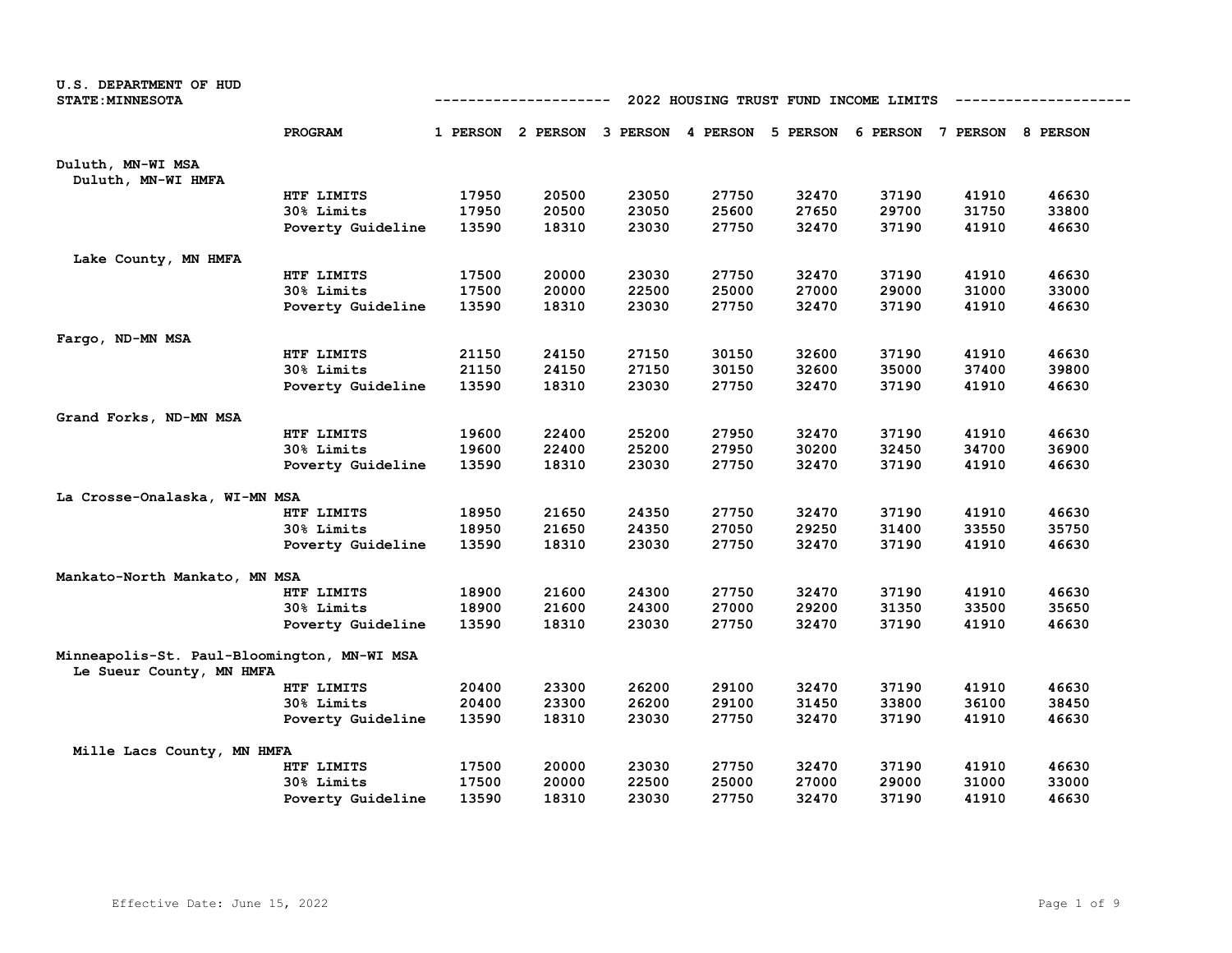| U.S. DEPARTMENT OF HUD                       |                   |       |                                                                         |       |       |       |                                       |       |       |
|----------------------------------------------|-------------------|-------|-------------------------------------------------------------------------|-------|-------|-------|---------------------------------------|-------|-------|
| <b>STATE: MINNESOTA</b>                      |                   |       | ------------                                                            |       |       |       | 2022 HOUSING TRUST FUND INCOME LIMITS |       |       |
|                                              | PROGRAM           |       | 1 PERSON 2 PERSON 3 PERSON 4 PERSON 5 PERSON 6 PERSON 7 PERSON 8 PERSON |       |       |       |                                       |       |       |
| Minneapolis-St. Paul-Bloomington, MN-WI HMFA |                   |       |                                                                         |       |       |       |                                       |       |       |
|                                              | HTF LIMITS        | 24650 | 28200                                                                   | 31700 | 35200 | 38050 | 40850                                 | 43650 | 46630 |
|                                              | 30% Limits        | 24650 | 28200                                                                   | 31700 | 35200 | 38050 | 40850                                 | 43650 | 46500 |
|                                              | Poverty Guideline | 13590 | 18310                                                                   | 23030 | 27750 | 32470 | 37190                                 | 41910 | 46630 |
| Rochester, MN MSA                            |                   |       |                                                                         |       |       |       |                                       |       |       |
| Fillmore County, MN HMFA                     |                   |       |                                                                         |       |       |       |                                       |       |       |
|                                              | HTF LIMITS        | 18250 | 20850                                                                   | 23450 | 27750 | 32470 | 37190                                 | 41910 | 46630 |
|                                              | 30% Limits        | 18250 | 20850                                                                   | 23450 | 26050 | 28150 | 30250                                 | 32350 | 34400 |
|                                              | Poverty Guideline | 13590 | 18310                                                                   | 23030 | 27750 | 32470 | 37190                                 | 41910 | 46630 |
| Rochester, MN HMFA                           |                   |       |                                                                         |       |       |       |                                       |       |       |
|                                              | HTF LIMITS        | 23450 | 26800                                                                   | 30150 | 33450 | 36150 | 38850                                 | 41910 | 46630 |
|                                              | 30% Limits        | 23450 | 26800                                                                   | 30150 | 33450 | 36150 | 38850                                 | 41500 | 44200 |
|                                              | Poverty Guideline | 13590 | 18310                                                                   | 23030 | 27750 | 32470 | 37190                                 | 41910 | 46630 |
| Wabasha County, MN HMFA                      |                   |       |                                                                         |       |       |       |                                       |       |       |
|                                              | HTF LIMITS        | 18800 | 21450                                                                   | 24150 | 27750 | 32470 | 37190                                 | 41910 | 46630 |
|                                              | 30% Limits        | 18800 | 21450                                                                   | 24150 | 26800 | 28950 | 31100                                 | 33250 | 35400 |
|                                              | Poverty Guideline | 13590 | 18310                                                                   | 23030 | 27750 | 32470 | 37190                                 | 41910 | 46630 |
| St. Cloud, MN MSA                            |                   |       |                                                                         |       |       |       |                                       |       |       |
|                                              | HTF LIMITS        | 18550 | 21200                                                                   | 23850 | 27750 | 32470 | 37190                                 | 41910 | 46630 |
|                                              | 30% Limits        | 18550 | 21200                                                                   | 23850 | 26500 | 28650 | 30750                                 | 32900 | 35000 |
|                                              | Poverty Guideline | 13590 | 18310                                                                   | 23030 | 27750 | 32470 | 37190                                 | 41910 | 46630 |
| Aitkin County, MN                            |                   |       |                                                                         |       |       |       |                                       |       |       |
|                                              | HTF LIMITS        | 17500 | 20000                                                                   | 23030 | 27750 | 32470 | 37190                                 | 41910 | 46630 |
|                                              | 30% Limits        | 17500 | 20000                                                                   | 22500 | 25000 | 27000 | 29000                                 | 31000 | 33000 |
|                                              | Poverty Guideline | 13590 | 18310                                                                   | 23030 | 27750 | 32470 | 37190                                 | 41910 | 46630 |
| Becker County, MN                            |                   |       |                                                                         |       |       |       |                                       |       |       |
|                                              | HTF LIMITS        | 17500 | 20000                                                                   | 23030 | 27750 | 32470 | 37190                                 | 41910 | 46630 |
|                                              | 30% Limits        | 17500 | 20000                                                                   | 22500 | 25000 | 27000 | 29000                                 | 31000 | 33000 |
|                                              | Poverty Guideline | 13590 | 18310                                                                   | 23030 | 27750 | 32470 | 37190                                 | 41910 | 46630 |
| Beltrami County, MN                          |                   |       |                                                                         |       |       |       |                                       |       |       |
|                                              | HTF LIMITS        | 17500 | 20000                                                                   | 23030 | 27750 | 32470 | 37190                                 | 41910 | 46630 |
|                                              | 30% Limits        | 17500 | 20000                                                                   | 22500 | 25000 | 27000 | 29000                                 | 31000 | 33000 |
|                                              | Poverty Guideline | 13590 | 18310                                                                   | 23030 | 27750 | 32470 | 37190                                 | 41910 | 46630 |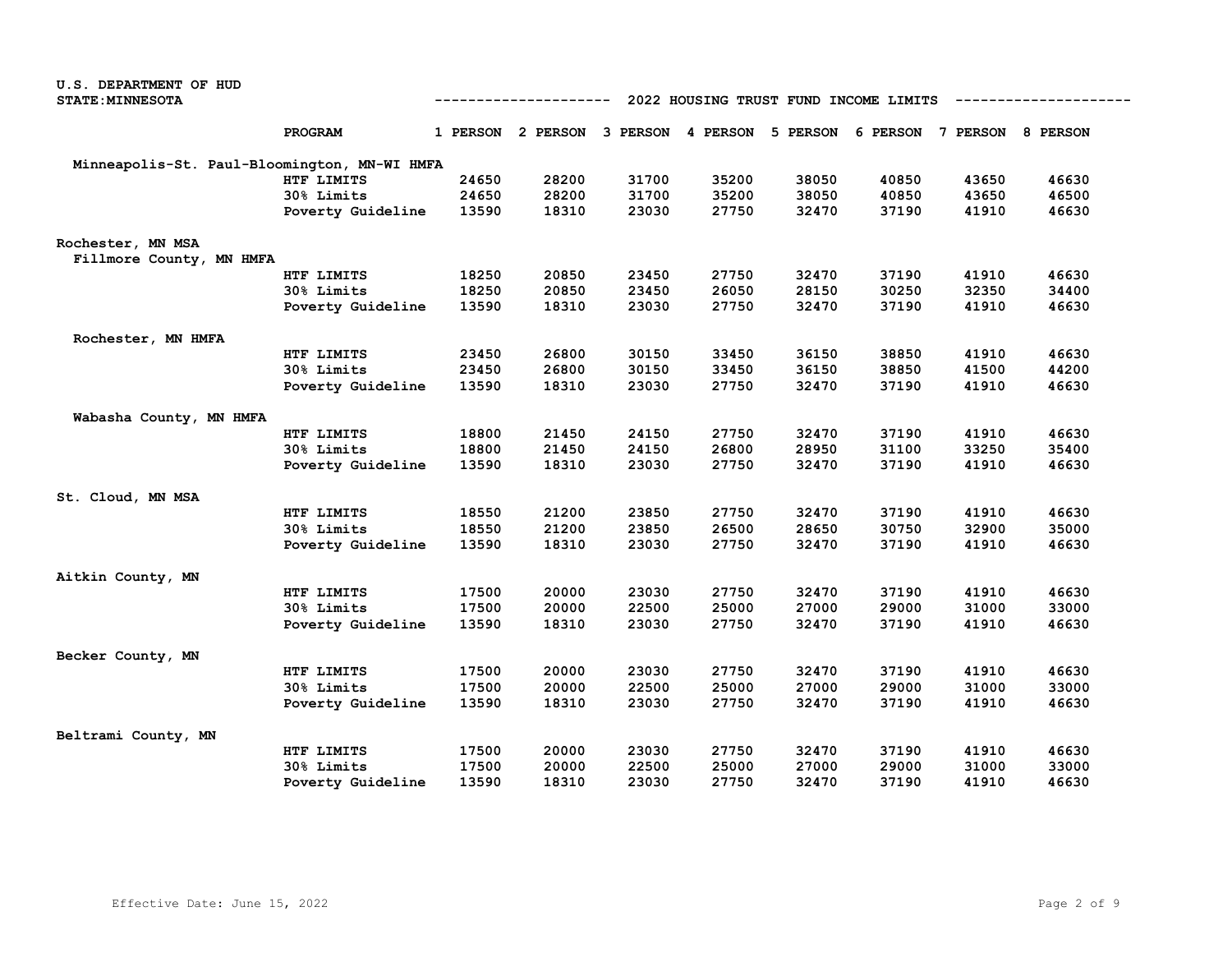| U.S. DEPARTMENT OF HUD<br><b>STATE: MINNESOTA</b> |                   | 2022 HOUSING TRUST FUND INCOME LIMITS<br>----------- |                                                                         |       |       |       |       |       |       |  |
|---------------------------------------------------|-------------------|------------------------------------------------------|-------------------------------------------------------------------------|-------|-------|-------|-------|-------|-------|--|
|                                                   | PROGRAM           |                                                      | 1 PERSON 2 PERSON 3 PERSON 4 PERSON 5 PERSON 6 PERSON 7 PERSON 8 PERSON |       |       |       |       |       |       |  |
| Big Stone County, MN                              |                   |                                                      |                                                                         |       |       |       |       |       |       |  |
|                                                   | HTF LIMITS        | 17500                                                | 20000                                                                   | 23030 | 27750 | 32470 | 37190 | 41910 | 46630 |  |
|                                                   | 30% Limits        | 17500                                                | 20000                                                                   | 22500 | 25000 | 27000 | 29000 | 31000 | 33000 |  |
|                                                   | Poverty Guideline | 13590                                                | 18310                                                                   | 23030 | 27750 | 32470 | 37190 | 41910 | 46630 |  |
| Brown County, MN                                  |                   |                                                      |                                                                         |       |       |       |       |       |       |  |
|                                                   | HTF LIMITS        | 18350                                                | 21000                                                                   | 23600 | 27750 | 32470 | 37190 | 41910 | 46630 |  |
|                                                   | 30% Limits        | 18350                                                | 21000                                                                   | 23600 | 26200 | 28300 | 30400 | 32500 | 34600 |  |
|                                                   | Poverty Guideline | 13590                                                | 18310                                                                   | 23030 | 27750 | 32470 | 37190 | 41910 | 46630 |  |
| Cass County, MN                                   |                   |                                                      |                                                                         |       |       |       |       |       |       |  |
|                                                   | HTF LIMITS        | 17500                                                | 20000                                                                   | 23030 | 27750 | 32470 | 37190 | 41910 | 46630 |  |
|                                                   | 30% Limits        | 17500                                                | 20000                                                                   | 22500 | 25000 | 27000 | 29000 | 31000 | 33000 |  |
|                                                   | Poverty Guideline | 13590                                                | 18310                                                                   | 23030 | 27750 | 32470 | 37190 | 41910 | 46630 |  |
| Chippewa County, MN                               |                   |                                                      |                                                                         |       |       |       |       |       |       |  |
|                                                   | HTF LIMITS        | 17500                                                | 20000                                                                   | 23030 | 27750 | 32470 | 37190 | 41910 | 46630 |  |
|                                                   | 30% Limits        | 17500                                                | 20000                                                                   | 22500 | 25000 | 27000 | 29000 | 31000 | 33000 |  |
|                                                   | Poverty Guideline | 13590                                                | 18310                                                                   | 23030 | 27750 | 32470 | 37190 | 41910 | 46630 |  |
| Clearwater County, MN                             |                   |                                                      |                                                                         |       |       |       |       |       |       |  |
|                                                   | HTF LIMITS        | 17500                                                | 20000                                                                   | 23030 | 27750 | 32470 | 37190 | 41910 | 46630 |  |
|                                                   | 30% Limits        | 17500                                                | 20000                                                                   | 22500 | 25000 | 27000 | 29000 | 31000 | 33000 |  |
|                                                   | Poverty Guideline | 13590                                                | 18310                                                                   | 23030 | 27750 | 32470 | 37190 | 41910 | 46630 |  |
| Cook County, MN                                   |                   |                                                      |                                                                         |       |       |       |       |       |       |  |
|                                                   | HTF LIMITS        | 17500                                                | 20000                                                                   | 23030 | 27750 | 32470 | 37190 | 41910 | 46630 |  |
|                                                   | 30% Limits        | 17500                                                | 20000                                                                   | 22500 | 25000 | 27000 | 29000 | 31000 | 33000 |  |
|                                                   | Poverty Guideline | 13590                                                | 18310                                                                   | 23030 | 27750 | 32470 | 37190 | 41910 | 46630 |  |
| Cottonwood County, MN                             |                   |                                                      |                                                                         |       |       |       |       |       |       |  |
|                                                   | HTF LIMITS        | 17500                                                | 20000                                                                   | 23030 | 27750 | 32470 | 37190 | 41910 | 46630 |  |
|                                                   | 30% Limits        | 17500                                                | 20000                                                                   | 22500 | 25000 | 27000 | 29000 | 31000 | 33000 |  |
|                                                   | Poverty Guideline | 13590                                                | 18310                                                                   | 23030 | 27750 | 32470 | 37190 | 41910 | 46630 |  |
| Crow Wing County, MN                              |                   |                                                      |                                                                         |       |       |       |       |       |       |  |
|                                                   | HTF LIMITS        | 17500                                                | 20000                                                                   | 23030 | 27750 | 32470 | 37190 | 41910 | 46630 |  |
|                                                   | 30% Limits        | 17500                                                | 20000                                                                   | 22500 | 25000 | 27000 | 29000 | 31000 | 33000 |  |
|                                                   | Poverty Guideline | 13590                                                | 18310                                                                   | 23030 | 27750 | 32470 | 37190 | 41910 | 46630 |  |
| Douglas County, MN                                |                   |                                                      |                                                                         |       |       |       |       |       |       |  |
|                                                   | HTF LIMITS        | 18650                                                | 21300                                                                   | 23950 | 27750 | 32470 | 37190 | 41910 | 46630 |  |
|                                                   | 30% Limits        | 18650                                                | 21300                                                                   | 23950 | 26600 | 28750 | 30900 | 33000 | 35150 |  |
|                                                   | Poverty Guideline | 13590                                                | 18310                                                                   | 23030 | 27750 | 32470 | 37190 | 41910 | 46630 |  |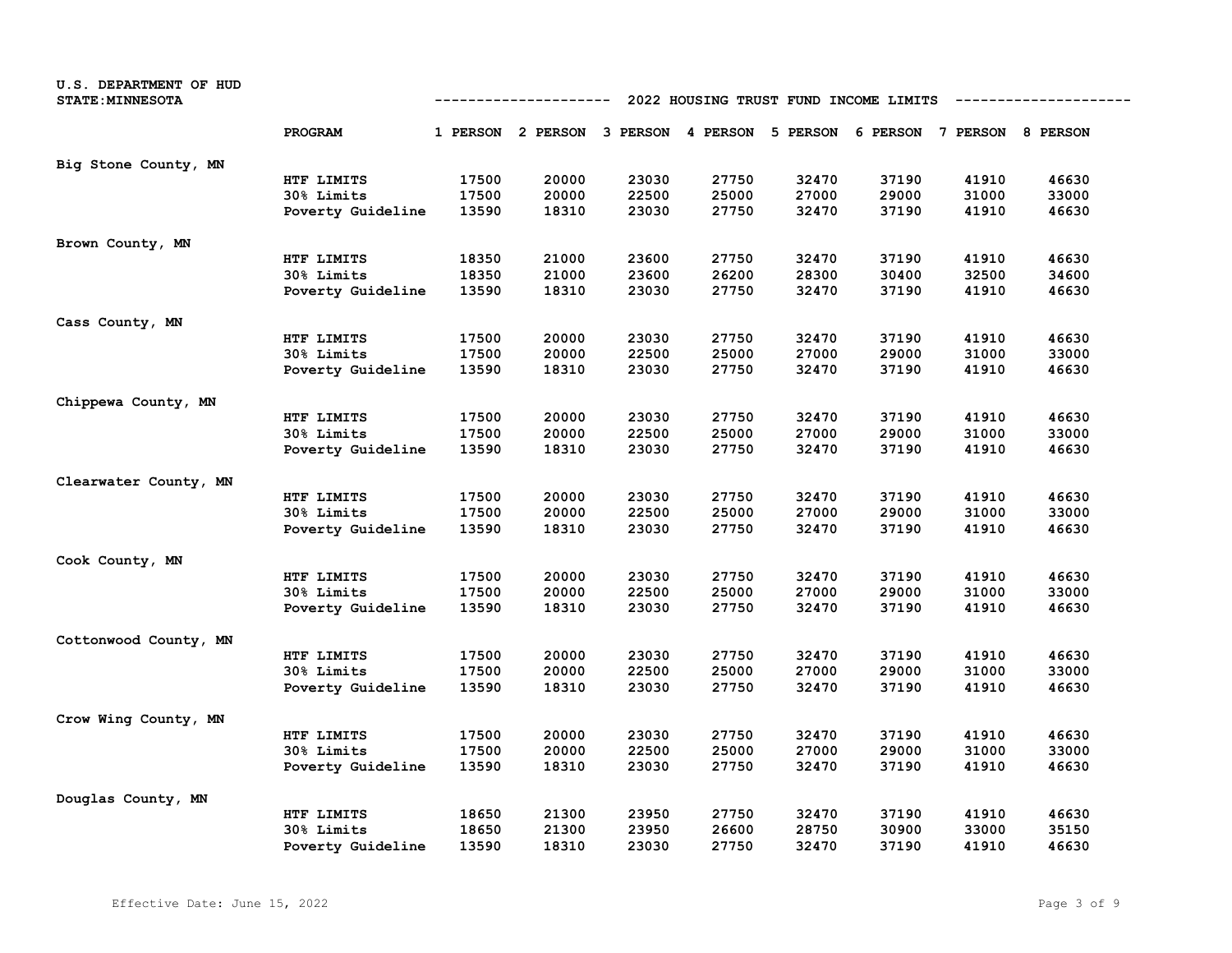| U.S. DEPARTMENT OF HUD<br><b>STATE: MINNESOTA</b> | 2022 HOUSING TRUST FUND INCOME LIMITS<br>------------ |       |                                                                         |       |       |       |       |       |       |
|---------------------------------------------------|-------------------------------------------------------|-------|-------------------------------------------------------------------------|-------|-------|-------|-------|-------|-------|
|                                                   | PROGRAM                                               |       | 1 PERSON 2 PERSON 3 PERSON 4 PERSON 5 PERSON 6 PERSON 7 PERSON 8 PERSON |       |       |       |       |       |       |
| Faribault County, MN                              |                                                       |       |                                                                         |       |       |       |       |       |       |
|                                                   | HTF LIMITS                                            | 17500 | 20000                                                                   | 23030 | 27750 | 32470 | 37190 | 41910 | 46630 |
|                                                   | 30% Limits                                            | 17500 | 20000                                                                   | 22500 | 25000 | 27000 | 29000 | 31000 | 33000 |
|                                                   | Poverty Guideline                                     | 13590 | 18310                                                                   | 23030 | 27750 | 32470 | 37190 | 41910 | 46630 |
| Freeborn County, MN                               |                                                       |       |                                                                         |       |       |       |       |       |       |
|                                                   | HTF LIMITS                                            | 17500 | 20000                                                                   | 23030 | 27750 | 32470 | 37190 | 41910 | 46630 |
|                                                   | 30% Limits                                            | 17500 | 20000                                                                   | 22500 | 25000 | 27000 | 29000 | 31000 | 33000 |
|                                                   | Poverty Guideline                                     | 13590 | 18310                                                                   | 23030 | 27750 | 32470 | 37190 | 41910 | 46630 |
| Goodhue County, MN                                |                                                       |       |                                                                         |       |       |       |       |       |       |
|                                                   | HTF LIMITS                                            | 20350 | 23250                                                                   | 26150 | 29050 | 32470 | 37190 | 41910 | 46630 |
|                                                   | 30% Limits                                            | 20350 | 23250                                                                   | 26150 | 29050 | 31400 | 33700 | 36050 | 38350 |
|                                                   | Poverty Guideline                                     | 13590 | 18310                                                                   | 23030 | 27750 | 32470 | 37190 | 41910 | 46630 |
| Grant County, MN                                  |                                                       |       |                                                                         |       |       |       |       |       |       |
|                                                   | HTF LIMITS                                            | 17500 | 20000                                                                   | 23030 | 27750 | 32470 | 37190 | 41910 | 46630 |
|                                                   | 30% Limits                                            | 17500 | 20000                                                                   | 22500 | 25000 | 27000 | 29000 | 31000 | 33000 |
|                                                   | Poverty Guideline                                     | 13590 | 18310                                                                   | 23030 | 27750 | 32470 | 37190 | 41910 | 46630 |
| Hubbard County, MN                                |                                                       |       |                                                                         |       |       |       |       |       |       |
|                                                   | HTF LIMITS                                            | 17500 | 20000                                                                   | 23030 | 27750 | 32470 | 37190 | 41910 | 46630 |
|                                                   | 30% Limits                                            | 17500 | 20000                                                                   | 22500 | 25000 | 27000 | 29000 | 31000 | 33000 |
|                                                   | Poverty Guideline                                     | 13590 | 18310                                                                   | 23030 | 27750 | 32470 | 37190 | 41910 | 46630 |
| Itasca County, MN                                 |                                                       |       |                                                                         |       |       |       |       |       |       |
|                                                   | HTF LIMITS                                            | 17500 | 20000                                                                   | 23030 | 27750 | 32470 | 37190 | 41910 | 46630 |
|                                                   | 30% Limits                                            | 17500 | 20000                                                                   | 22500 | 25000 | 27000 | 29000 | 31000 | 33000 |
|                                                   | Poverty Guideline                                     | 13590 | 18310                                                                   | 23030 | 27750 | 32470 | 37190 | 41910 | 46630 |
| Jackson County, MN                                |                                                       |       |                                                                         |       |       |       |       |       |       |
|                                                   | HTF LIMITS                                            | 17600 | 20100                                                                   | 23030 | 27750 | 32470 | 37190 | 41910 | 46630 |
|                                                   | 30% Limits                                            | 17600 | 20100                                                                   | 22600 | 25100 | 27150 | 29150 | 31150 | 33150 |
|                                                   | Poverty Guideline                                     | 13590 | 18310                                                                   | 23030 | 27750 | 32470 | 37190 | 41910 | 46630 |
| Kanabec County, MN                                |                                                       |       |                                                                         |       |       |       |       |       |       |
|                                                   | HTF LIMITS                                            | 17500 | 20000                                                                   | 23030 | 27750 | 32470 | 37190 | 41910 | 46630 |
|                                                   | 30% Limits                                            | 17500 | 20000                                                                   | 22500 | 25000 | 27000 | 29000 | 31000 | 33000 |
|                                                   | Poverty Guideline                                     | 13590 | 18310                                                                   | 23030 | 27750 | 32470 | 37190 | 41910 | 46630 |
| Kandiyohi County, MN                              |                                                       |       |                                                                         |       |       |       |       |       |       |
|                                                   | HTF LIMITS                                            | 17600 | 20100                                                                   | 23030 | 27750 | 32470 | 37190 | 41910 | 46630 |
|                                                   | 30% Limits                                            | 17600 | 20100                                                                   | 22600 | 25100 | 27150 | 29150 | 31150 | 33150 |
|                                                   | Poverty Guideline                                     | 13590 | 18310                                                                   | 23030 | 27750 | 32470 | 37190 | 41910 | 46630 |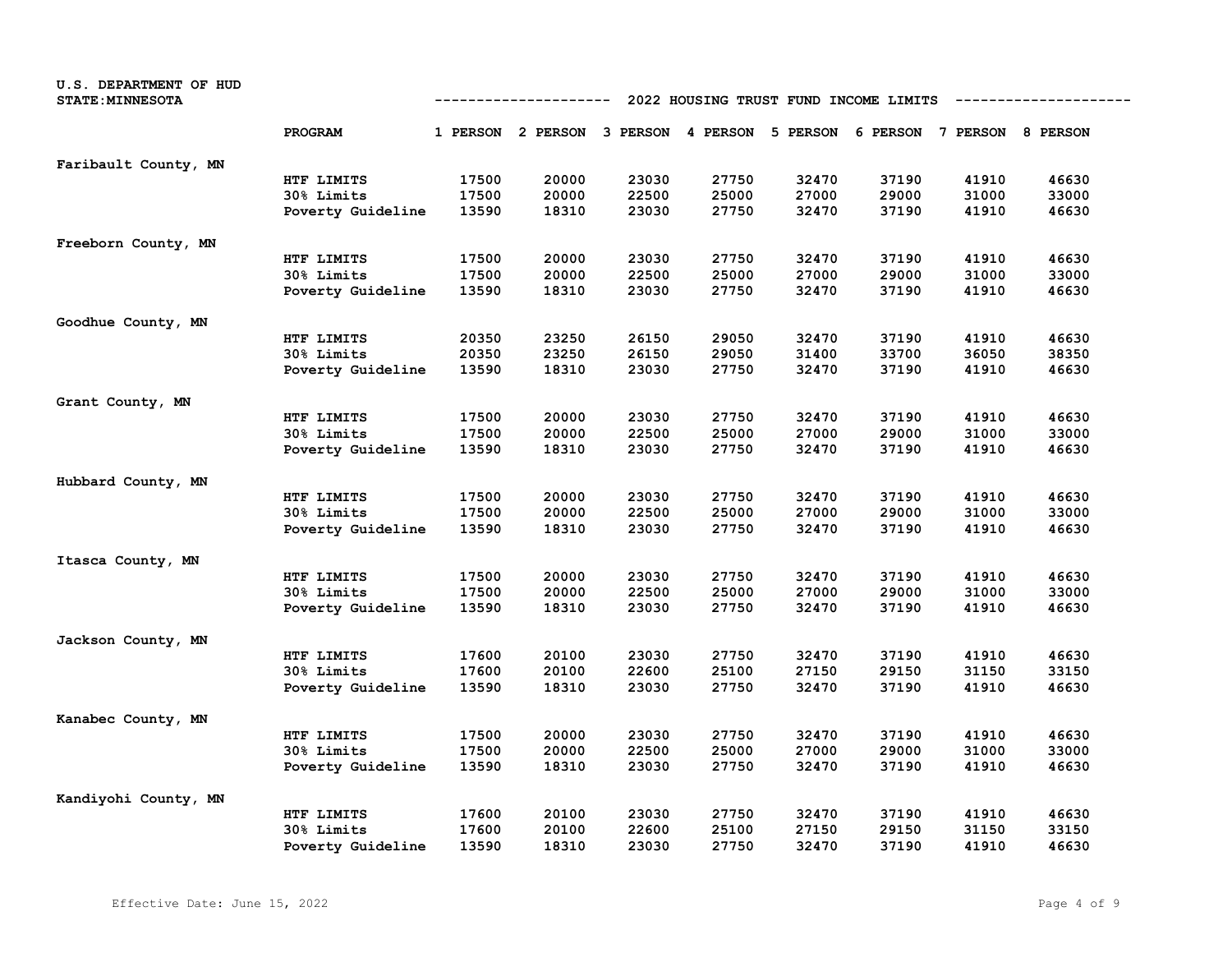| U.S. DEPARTMENT OF HUD<br><b>STATE: MINNESOTA</b> |                   | 2022 HOUSING TRUST FUND INCOME LIMITS<br>----------- |                                                                         |       |       |       |       |       |       |  |
|---------------------------------------------------|-------------------|------------------------------------------------------|-------------------------------------------------------------------------|-------|-------|-------|-------|-------|-------|--|
|                                                   | PROGRAM           |                                                      | 1 PERSON 2 PERSON 3 PERSON 4 PERSON 5 PERSON 6 PERSON 7 PERSON 8 PERSON |       |       |       |       |       |       |  |
| Kittson County, MN                                |                   |                                                      |                                                                         |       |       |       |       |       |       |  |
|                                                   | HTF LIMITS        | 17550                                                | 20050                                                                   | 23030 | 27750 | 32470 | 37190 | 41910 | 46630 |  |
|                                                   | 30% Limits        | 17550                                                | 20050                                                                   | 22550 | 25050 | 27100 | 29100 | 31100 | 33100 |  |
|                                                   | Poverty Guideline | 13590                                                | 18310                                                                   | 23030 | 27750 | 32470 | 37190 | 41910 | 46630 |  |
| Koochiching County, MN                            |                   |                                                      |                                                                         |       |       |       |       |       |       |  |
|                                                   | HTF LIMITS        | 17500                                                | 20000                                                                   | 23030 | 27750 | 32470 | 37190 | 41910 | 46630 |  |
|                                                   | 30% Limits        | 17500                                                | 20000                                                                   | 22500 | 25000 | 27000 | 29000 | 31000 | 33000 |  |
|                                                   | Poverty Guideline | 13590                                                | 18310                                                                   | 23030 | 27750 | 32470 | 37190 | 41910 | 46630 |  |
| Lac qui Parle County, MN                          |                   |                                                      |                                                                         |       |       |       |       |       |       |  |
|                                                   | HTF LIMITS        | 17500                                                | 20000                                                                   | 23030 | 27750 | 32470 | 37190 | 41910 | 46630 |  |
|                                                   | 30% Limits        | 17500                                                | 20000                                                                   | 22500 | 25000 | 27000 | 29000 | 31000 | 33000 |  |
|                                                   | Poverty Guideline | 13590                                                | 18310                                                                   | 23030 | 27750 | 32470 | 37190 | 41910 | 46630 |  |
| Lake of the Woods County, MN                      |                   |                                                      |                                                                         |       |       |       |       |       |       |  |
|                                                   | HTF LIMITS        | 17500                                                | 20000                                                                   | 23030 | 27750 | 32470 | 37190 | 41910 | 46630 |  |
|                                                   | 30% Limits        | 17500                                                | 20000                                                                   | 22500 | 25000 | 27000 | 29000 | 31000 | 33000 |  |
|                                                   | Poverty Guideline | 13590                                                | 18310                                                                   | 23030 | 27750 | 32470 | 37190 | 41910 | 46630 |  |
| Lincoln County, MN                                |                   |                                                      |                                                                         |       |       |       |       |       |       |  |
|                                                   | HTF LIMITS        | 17500                                                | 20000                                                                   | 23030 | 27750 | 32470 | 37190 | 41910 | 46630 |  |
|                                                   | 30% Limits        | 17500                                                | 20000                                                                   | 22500 | 25000 | 27000 | 29000 | 31000 | 33000 |  |
|                                                   | Poverty Guideline | 13590                                                | 18310                                                                   | 23030 | 27750 | 32470 | 37190 | 41910 | 46630 |  |
| Lyon County, MN                                   |                   |                                                      |                                                                         |       |       |       |       |       |       |  |
|                                                   | HTF LIMITS        | 17600                                                | 20100                                                                   | 23030 | 27750 | 32470 | 37190 | 41910 | 46630 |  |
|                                                   | 30% Limits        | 17600                                                | 20100                                                                   | 22600 | 25100 | 27150 | 29150 | 31150 | 33150 |  |
|                                                   | Poverty Guideline | 13590                                                | 18310                                                                   | 23030 | 27750 | 32470 | 37190 | 41910 | 46630 |  |
| Mahnomen County, MN                               |                   |                                                      |                                                                         |       |       |       |       |       |       |  |
|                                                   | HTF LIMITS        | 17500                                                | 20000                                                                   | 23030 | 27750 | 32470 | 37190 | 41910 | 46630 |  |
|                                                   | 30% Limits        | 17500                                                | 20000                                                                   | 22500 | 25000 | 27000 | 29000 | 31000 | 33000 |  |
|                                                   | Poverty Guideline | 13590                                                | 18310                                                                   | 23030 | 27750 | 32470 | 37190 | 41910 | 46630 |  |
| Marshall County, MN                               |                   |                                                      |                                                                         |       |       |       |       |       |       |  |
|                                                   | HTF LIMITS        | 17800                                                | 20350                                                                   | 23030 | 27750 | 32470 | 37190 | 41910 | 46630 |  |
|                                                   | 30% Limits        | 17800                                                | 20350                                                                   | 22900 | 25400 | 27450 | 29500 | 31500 | 33550 |  |
|                                                   | Poverty Guideline | 13590                                                | 18310                                                                   | 23030 | 27750 | 32470 | 37190 | 41910 | 46630 |  |
| Martin County, MN                                 |                   |                                                      |                                                                         |       |       |       |       |       |       |  |
|                                                   | HTF LIMITS        | 17500                                                | 20000                                                                   | 23030 | 27750 | 32470 | 37190 | 41910 | 46630 |  |
|                                                   | 30% Limits        | 17500                                                | 20000                                                                   | 22500 | 25000 | 27000 | 29000 | 31000 | 33000 |  |
|                                                   | Poverty Guideline | 13590                                                | 18310                                                                   | 23030 | 27750 | 32470 | 37190 | 41910 | 46630 |  |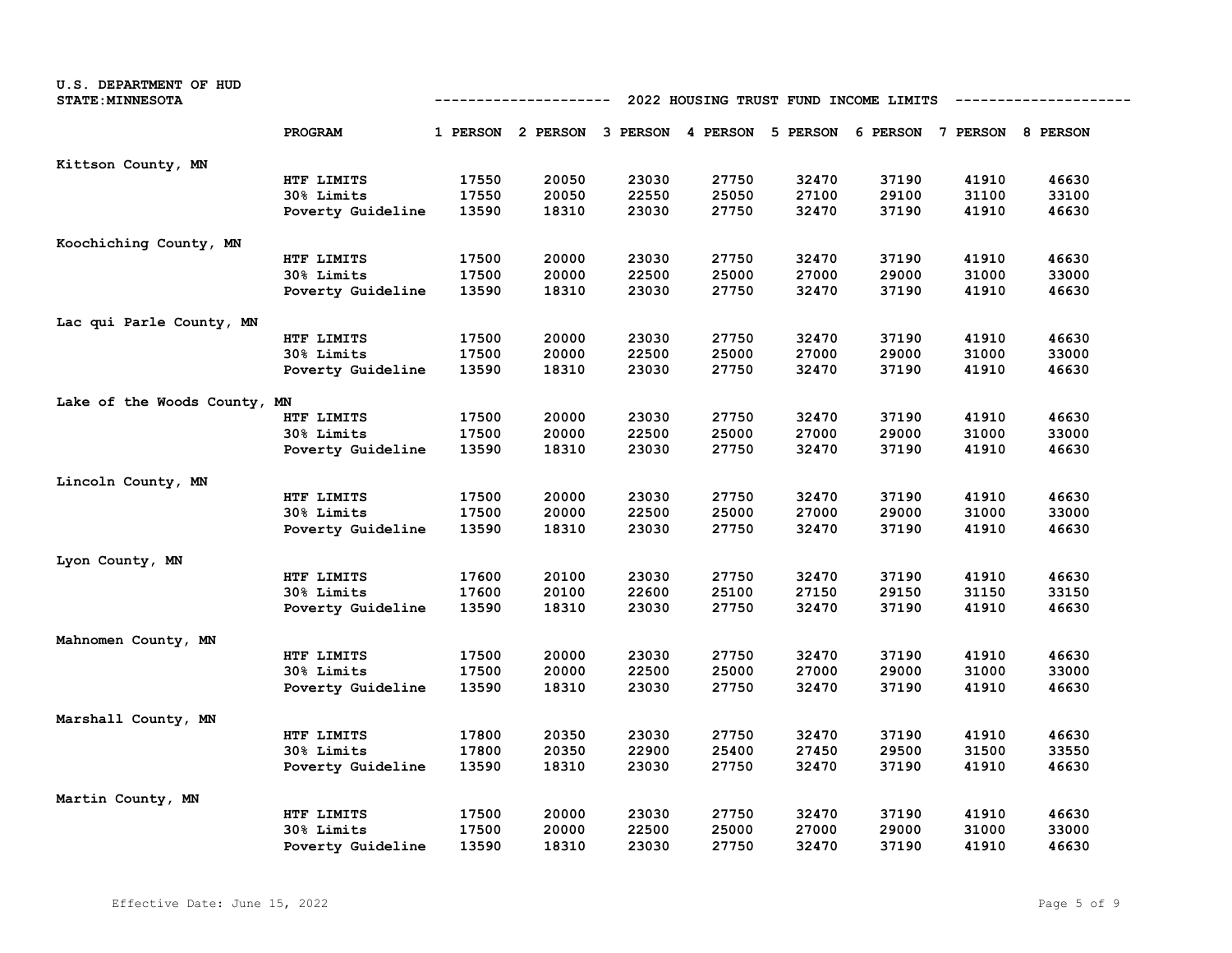| U.S. DEPARTMENT OF HUD<br><b>STATE: MINNESOTA</b> | 2022 HOUSING TRUST FUND INCOME LIMITS<br>----------- |       |                                                                         |       |       |       |       |       |       |
|---------------------------------------------------|------------------------------------------------------|-------|-------------------------------------------------------------------------|-------|-------|-------|-------|-------|-------|
|                                                   | PROGRAM                                              |       | 1 PERSON 2 PERSON 3 PERSON 4 PERSON 5 PERSON 6 PERSON 7 PERSON 8 PERSON |       |       |       |       |       |       |
| McLeod County, MN                                 |                                                      |       |                                                                         |       |       |       |       |       |       |
|                                                   | HTF LIMITS                                           | 18700 | 21350                                                                   | 24000 | 27750 | 32470 | 37190 | 41910 | 46630 |
|                                                   | 30% Limits                                           | 18700 | 21350                                                                   | 24000 | 26650 | 28800 | 30950 | 33050 | 35200 |
|                                                   | Poverty Guideline                                    | 13590 | 18310                                                                   | 23030 | 27750 | 32470 | 37190 | 41910 | 46630 |
| Meeker County, MN                                 |                                                      |       |                                                                         |       |       |       |       |       |       |
|                                                   | HTF LIMITS                                           | 18350 | 20950                                                                   | 23550 | 27750 | 32470 | 37190 | 41910 | 46630 |
|                                                   | 30% Limits                                           | 18350 | 20950                                                                   | 23550 | 26150 | 28250 | 30350 | 32450 | 34550 |
|                                                   | Poverty Guideline                                    | 13590 | 18310                                                                   | 23030 | 27750 | 32470 | 37190 | 41910 | 46630 |
| Morrison County, MN                               |                                                      |       |                                                                         |       |       |       |       |       |       |
|                                                   | HTF LIMITS                                           | 17500 | 20000                                                                   | 23030 | 27750 | 32470 | 37190 | 41910 | 46630 |
|                                                   | 30% Limits                                           | 17500 | 20000                                                                   | 22500 | 25000 | 27000 | 29000 | 31000 | 33000 |
|                                                   | Poverty Guideline                                    | 13590 | 18310                                                                   | 23030 | 27750 | 32470 | 37190 | 41910 | 46630 |
| Mower County, MN                                  |                                                      |       |                                                                         |       |       |       |       |       |       |
|                                                   | HTF LIMITS                                           | 17500 | 20000                                                                   | 23030 | 27750 | 32470 | 37190 | 41910 | 46630 |
|                                                   | 30% Limits                                           | 17500 | 20000                                                                   | 22500 | 25000 | 27000 | 29000 | 31000 | 33000 |
|                                                   | Poverty Guideline                                    | 13590 | 18310                                                                   | 23030 | 27750 | 32470 | 37190 | 41910 | 46630 |
| Murray County, MN                                 |                                                      |       |                                                                         |       |       |       |       |       |       |
|                                                   | HTF LIMITS                                           | 18000 | 20550                                                                   | 23100 | 27750 | 32470 | 37190 | 41910 | 46630 |
|                                                   | 30% Limits                                           | 18000 | 20550                                                                   | 23100 | 25650 | 27750 | 29800 | 31850 | 33900 |
|                                                   | Poverty Guideline                                    | 13590 | 18310                                                                   | 23030 | 27750 | 32470 | 37190 | 41910 | 46630 |
| Nobles County, MN                                 |                                                      |       |                                                                         |       |       |       |       |       |       |
|                                                   | HTF LIMITS                                           | 17500 | 20000                                                                   | 23030 | 27750 | 32470 | 37190 | 41910 | 46630 |
|                                                   | 30% Limits                                           | 17500 | 20000                                                                   | 22500 | 25000 | 27000 | 29000 | 31000 | 33000 |
|                                                   | Poverty Guideline                                    | 13590 | 18310                                                                   | 23030 | 27750 | 32470 | 37190 | 41910 | 46630 |
| Norman County, MN                                 |                                                      |       |                                                                         |       |       |       |       |       |       |
|                                                   | HTF LIMITS                                           | 17500 | 20000                                                                   | 23030 | 27750 | 32470 | 37190 | 41910 | 46630 |
|                                                   | 30% Limits                                           | 17500 | 20000                                                                   | 22500 | 25000 | 27000 | 29000 | 31000 | 33000 |
|                                                   | Poverty Guideline                                    | 13590 | 18310                                                                   | 23030 | 27750 | 32470 | 37190 | 41910 | 46630 |
| Otter Tail County, MN                             |                                                      |       |                                                                         |       |       |       |       |       |       |
|                                                   | HTF LIMITS                                           | 17500 | 20000                                                                   | 23030 | 27750 | 32470 | 37190 | 41910 | 46630 |
|                                                   | 30% Limits                                           | 17500 | 20000                                                                   | 22500 | 25000 | 27000 | 29000 | 31000 | 33000 |
|                                                   | Poverty Guideline                                    | 13590 | 18310                                                                   | 23030 | 27750 | 32470 | 37190 | 41910 | 46630 |
| Pennington County, MN                             |                                                      |       |                                                                         |       |       |       |       |       |       |
|                                                   | HTF LIMITS                                           | 17600 | 20100                                                                   | 23030 | 27750 | 32470 | 37190 | 41910 | 46630 |
|                                                   | 30% Limits                                           | 17600 | 20100                                                                   | 22600 | 25100 | 27150 | 29150 | 31150 | 33150 |
|                                                   | Poverty Guideline                                    | 13590 | 18310                                                                   | 23030 | 27750 | 32470 | 37190 | 41910 | 46630 |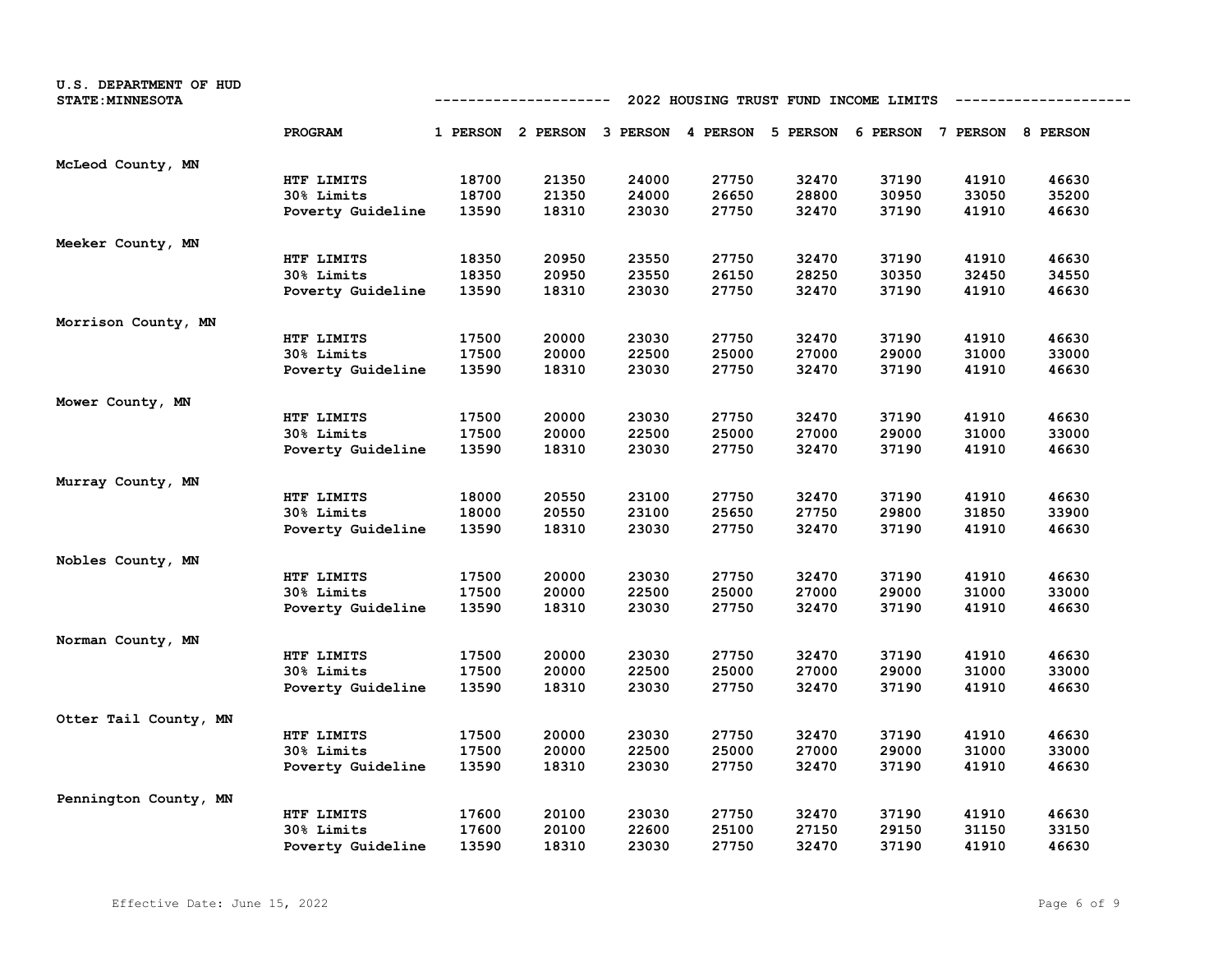| U.S. DEPARTMENT OF HUD<br><b>STATE: MINNESOTA</b> |                   | 2022 HOUSING TRUST FUND INCOME LIMITS<br>----------- |                                                                         |       |       |       |       |       |       |  |
|---------------------------------------------------|-------------------|------------------------------------------------------|-------------------------------------------------------------------------|-------|-------|-------|-------|-------|-------|--|
|                                                   | PROGRAM           |                                                      | 1 PERSON 2 PERSON 3 PERSON 4 PERSON 5 PERSON 6 PERSON 7 PERSON 8 PERSON |       |       |       |       |       |       |  |
| Pine County, MN                                   |                   |                                                      |                                                                         |       |       |       |       |       |       |  |
|                                                   | HTF LIMITS        | 17500                                                | 20000                                                                   | 23030 | 27750 | 32470 | 37190 | 41910 | 46630 |  |
|                                                   | 30% Limits        | 17500                                                | 20000                                                                   | 22500 | 25000 | 27000 | 29000 | 31000 | 33000 |  |
|                                                   | Poverty Guideline | 13590                                                | 18310                                                                   | 23030 | 27750 | 32470 | 37190 | 41910 | 46630 |  |
| Pipestone County, MN                              |                   |                                                      |                                                                         |       |       |       |       |       |       |  |
|                                                   | HTF LIMITS        | 17500                                                | 20000                                                                   | 23030 | 27750 | 32470 | 37190 | 41910 | 46630 |  |
|                                                   | 30% Limits        | 17500                                                | 20000                                                                   | 22500 | 25000 | 27000 | 29000 | 31000 | 33000 |  |
|                                                   | Poverty Guideline | 13590                                                | 18310                                                                   | 23030 | 27750 | 32470 | 37190 | 41910 | 46630 |  |
| Pope County, MN                                   |                   |                                                      |                                                                         |       |       |       |       |       |       |  |
|                                                   | HTF LIMITS        | 18200                                                | 20800                                                                   | 23400 | 27750 | 32470 | 37190 | 41910 | 46630 |  |
|                                                   | 30% Limits        | 18200                                                | 20800                                                                   | 23400 | 26000 | 28100 | 30200 | 32250 | 34350 |  |
|                                                   | Poverty Guideline | 13590                                                | 18310                                                                   | 23030 | 27750 | 32470 | 37190 | 41910 | 46630 |  |
| Red Lake County, MN                               |                   |                                                      |                                                                         |       |       |       |       |       |       |  |
|                                                   | HTF LIMITS        | 17950                                                | 20500                                                                   | 23050 | 27750 | 32470 | 37190 | 41910 | 46630 |  |
|                                                   | 30% Limits        | 17950                                                | 20500                                                                   | 23050 | 25600 | 27650 | 29700 | 31750 | 33800 |  |
|                                                   | Poverty Guideline | 13590                                                | 18310                                                                   | 23030 | 27750 | 32470 | 37190 | 41910 | 46630 |  |
| Redwood County, MN                                |                   |                                                      |                                                                         |       |       |       |       |       |       |  |
|                                                   | HTF LIMITS        | 17500                                                | 20000                                                                   | 23030 | 27750 | 32470 | 37190 | 41910 | 46630 |  |
|                                                   | 30% Limits        | 17500                                                | 20000                                                                   | 22500 | 25000 | 27000 | 29000 | 31000 | 33000 |  |
|                                                   | Poverty Guideline | 13590                                                | 18310                                                                   | 23030 | 27750 | 32470 | 37190 | 41910 | 46630 |  |
| Renville County, MN                               |                   |                                                      |                                                                         |       |       |       |       |       |       |  |
|                                                   | HTF LIMITS        | 17600                                                | 20100                                                                   | 23030 | 27750 | 32470 | 37190 | 41910 | 46630 |  |
|                                                   | 30% Limits        | 17600                                                | 20100                                                                   | 22600 | 25100 | 27150 | 29150 | 31150 | 33150 |  |
|                                                   | Poverty Guideline | 13590                                                | 18310                                                                   | 23030 | 27750 | 32470 | 37190 | 41910 | 46630 |  |
| Rice County, MN                                   |                   |                                                      |                                                                         |       |       |       |       |       |       |  |
|                                                   | HTF LIMITS        | 20300                                                | 23200                                                                   | 26100 | 29000 | 32470 | 37190 | 41910 | 46630 |  |
|                                                   | 30% Limits        | 20300                                                | 23200                                                                   | 26100 | 29000 | 31350 | 33650 | 36000 | 38300 |  |
|                                                   | Poverty Guideline | 13590                                                | 18310                                                                   | 23030 | 27750 | 32470 | 37190 | 41910 | 46630 |  |
| Rock County, MN                                   |                   |                                                      |                                                                         |       |       |       |       |       |       |  |
|                                                   | HTF LIMITS        | 17500                                                | 20000                                                                   | 23030 | 27750 | 32470 | 37190 | 41910 | 46630 |  |
|                                                   | 30% Limits        | 17500                                                | 20000                                                                   | 22500 | 25000 | 27000 | 29000 | 31000 | 33000 |  |
|                                                   | Poverty Guideline | 13590                                                | 18310                                                                   | 23030 | 27750 | 32470 | 37190 | 41910 | 46630 |  |
| Roseau County, MN                                 |                   |                                                      |                                                                         |       |       |       |       |       |       |  |
|                                                   | HTF LIMITS        | 17650                                                | 20200                                                                   | 23030 | 27750 | 32470 | 37190 | 41910 | 46630 |  |
|                                                   | 30% Limits        | 17650                                                | 20200                                                                   | 22700 | 25200 | 27250 | 29250 | 31250 | 33300 |  |
|                                                   | Poverty Guideline | 13590                                                | 18310                                                                   | 23030 | 27750 | 32470 | 37190 | 41910 | 46630 |  |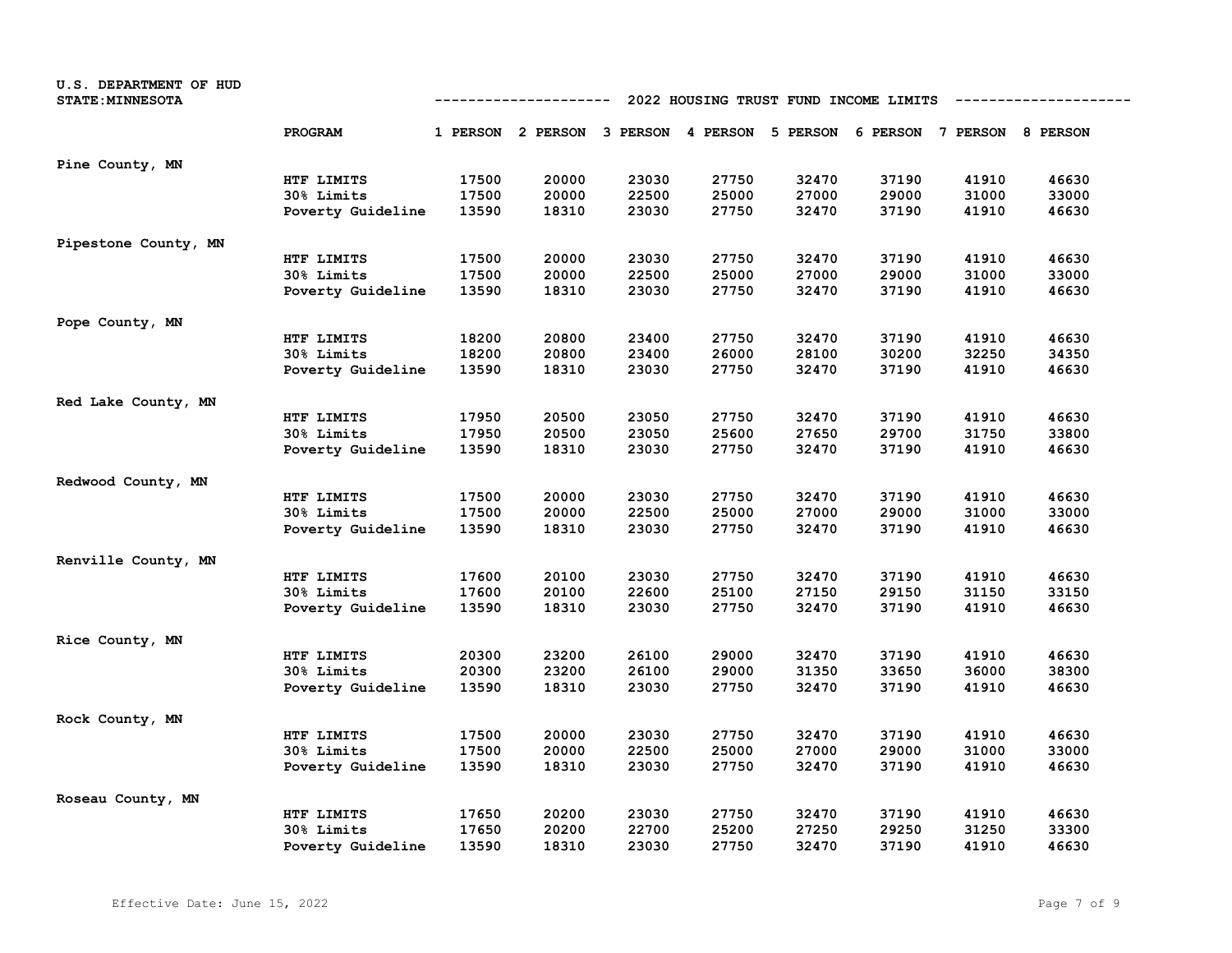| U.S. DEPARTMENT OF HUD<br><b>STATE: MINNESOTA</b> | 2022 HOUSING TRUST FUND INCOME LIMITS<br>------------ |       |                                                                         |       |       |       |       |       |       |
|---------------------------------------------------|-------------------------------------------------------|-------|-------------------------------------------------------------------------|-------|-------|-------|-------|-------|-------|
|                                                   | PROGRAM                                               |       | 1 PERSON 2 PERSON 3 PERSON 4 PERSON 5 PERSON 6 PERSON 7 PERSON 8 PERSON |       |       |       |       |       |       |
| Sibley County, MN                                 |                                                       |       |                                                                         |       |       |       |       |       |       |
|                                                   | HTF LIMITS                                            | 17850 | 20400                                                                   | 23030 | 27750 | 32470 | 37190 | 41910 | 46630 |
|                                                   | 30% Limits                                            | 17850 | 20400                                                                   | 22950 | 25500 | 27550 | 29600 | 31650 | 33700 |
|                                                   | Poverty Guideline                                     | 13590 | 18310                                                                   | 23030 | 27750 | 32470 | 37190 | 41910 | 46630 |
| Steele County, MN                                 |                                                       |       |                                                                         |       |       |       |       |       |       |
|                                                   | HTF LIMITS                                            | 19050 | 21800                                                                   | 24500 | 27750 | 32470 | 37190 | 41910 | 46630 |
|                                                   | 30% Limits                                            | 19050 | 21800                                                                   | 24500 | 27200 | 29400 | 31600 | 33750 | 35950 |
|                                                   | Poverty Guideline                                     | 13590 | 18310                                                                   | 23030 | 27750 | 32470 | 37190 | 41910 | 46630 |
| Stevens County, MN                                |                                                       |       |                                                                         |       |       |       |       |       |       |
|                                                   | HTF LIMITS                                            | 19600 | 22400                                                                   | 25200 | 28000 | 32470 | 37190 | 41910 | 46630 |
|                                                   | 30% Limits                                            | 19600 | 22400                                                                   | 25200 | 28000 | 30250 | 32500 | 34750 | 37000 |
|                                                   | Poverty Guideline                                     | 13590 | 18310                                                                   | 23030 | 27750 | 32470 | 37190 | 41910 | 46630 |
| Swift County, MN                                  |                                                       |       |                                                                         |       |       |       |       |       |       |
|                                                   | HTF LIMITS                                            | 17500 | 20000                                                                   | 23030 | 27750 | 32470 | 37190 | 41910 | 46630 |
|                                                   | 30% Limits                                            | 17500 | 20000                                                                   | 22500 | 25000 | 27000 | 29000 | 31000 | 33000 |
|                                                   | Poverty Guideline                                     | 13590 | 18310                                                                   | 23030 | 27750 | 32470 | 37190 | 41910 | 46630 |
| Todd County, MN                                   |                                                       |       |                                                                         |       |       |       |       |       |       |
|                                                   | HTF LIMITS                                            | 17500 | 20000                                                                   | 23030 | 27750 | 32470 | 37190 | 41910 | 46630 |
|                                                   | 30% Limits                                            | 17500 | 20000                                                                   | 22500 | 25000 | 27000 | 29000 | 31000 | 33000 |
|                                                   | Poverty Guideline                                     | 13590 | 18310                                                                   | 23030 | 27750 | 32470 | 37190 | 41910 | 46630 |
| Traverse County, MN                               |                                                       |       |                                                                         |       |       |       |       |       |       |
|                                                   | HTF LIMITS                                            | 17500 | 20000                                                                   | 23030 | 27750 | 32470 | 37190 | 41910 | 46630 |
|                                                   | 30% Limits                                            | 17500 | 20000                                                                   | 22500 | 25000 | 27000 | 29000 | 31000 | 33000 |
|                                                   | Poverty Guideline                                     | 13590 | 18310                                                                   | 23030 | 27750 | 32470 | 37190 | 41910 | 46630 |
| Wadena County, MN                                 |                                                       |       |                                                                         |       |       |       |       |       |       |
|                                                   | HTF LIMITS                                            | 17500 | 20000                                                                   | 23030 | 27750 | 32470 | 37190 | 41910 | 46630 |
|                                                   | 30% Limits                                            | 17500 | 20000                                                                   | 22500 | 25000 | 27000 | 29000 | 31000 | 33000 |
|                                                   | Poverty Guideline                                     | 13590 | 18310                                                                   | 23030 | 27750 | 32470 | 37190 | 41910 | 46630 |
| Waseca County, MN                                 |                                                       |       |                                                                         |       |       |       |       |       |       |
|                                                   | HTF LIMITS                                            | 17600 | 20100                                                                   | 23030 | 27750 | 32470 | 37190 | 41910 | 46630 |
|                                                   | 30% Limits                                            | 17600 | 20100                                                                   | 22600 | 25100 | 27150 | 29150 | 31150 | 33150 |
|                                                   | Poverty Guideline                                     | 13590 | 18310                                                                   | 23030 | 27750 | 32470 | 37190 | 41910 | 46630 |
| Watonwan County, MN                               |                                                       |       |                                                                         |       |       |       |       |       |       |
|                                                   | HTF LIMITS                                            | 17500 | 20000                                                                   | 23030 | 27750 | 32470 | 37190 | 41910 | 46630 |
|                                                   | 30% Limits                                            | 17500 | 20000                                                                   | 22500 | 25000 | 27000 | 29000 | 31000 | 33000 |
|                                                   | Poverty Guideline                                     | 13590 | 18310                                                                   | 23030 | 27750 | 32470 | 37190 | 41910 | 46630 |